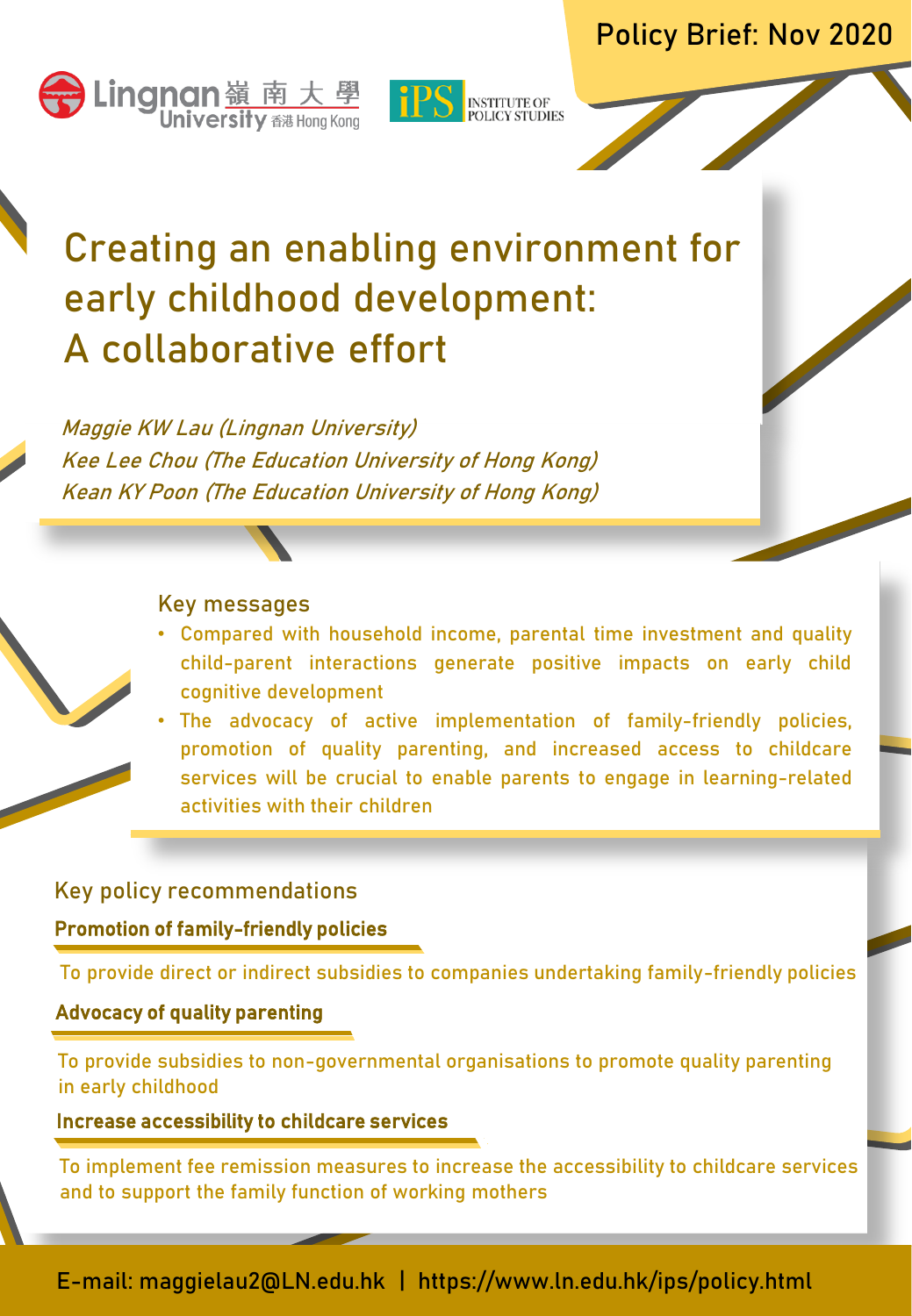#### About the research

This study investigated the mediating roles of parental investment and parental distress in the link between poverty and children's cognitive development. The team conducted assessments and surveys with 167 preschool children and their parents in the 2019/2020 academic year.

This brief shares findings from this research with an aim to inform policies in relation to the advocacy of maximum working hours, flexible work-life balance arrangements, quality parenting, accessibility of childcare service as well as promoting maternal employment.

#### Socioeconomic status (SES) and children's cognitive development

With a focus on children's cognitive development, and the to unstable whether Educational attainment is one of the vital determinants of social mobility. Children growing up in poverty, however, face significant challenges when attempting to move up the social ladder. Household income creates an impact on childhood economic conditions, and particularly so for children who are underprivileged. Empirical studies have shown causal relationships between childhood poverty and negative outcomes of physical and mental health, cognitive ability, poor academic achievement as well as income in adulthood<sup>i</sup>. . previous studies suggest that some external factors could be influenced by the effect of household income and determine children's cognitive developmentii. .

#### SES and children's cognitive development: Mediation through parental investment

Families with better SES tend to invest their time and resources on children's educational activities and engage their children in a variety of cognitively stimulating materials and experiences to promote their child's development. The provision of cognitively stimulating materials (e.g. books and educational toys) and engagement in educationally enriching activities (e.g. reading, visits to museum and library) have consistently been shown to be predictive of children's cognitive and academic functioning. It is, therefore, believed that the extent of parental investment of time and resources on their children could be potential mediators influencing the relationship between families' SES and children's cognitive development.

#### SES and children's cognitive development: Mediation through parental stress

party. Children growing world. Given high property prices, an entirely<br>er. face significant ting to move up the charge a higher tuition fee for offering rearly child cantonese-English bilingual education) and long<br>nomic conditions and children who are working-friendly the field of children's r studies have shown<br>reen childhood noverty pronounced in early childhood in Hong Kong. With a Gini Index of 53.9 in 2016, Hong Kong has one of the highest income inequality ratios in the private early education system (where schools working hours, the home effect on children's

f physical and mental Low income families frequently experience ty, poor academic economic strains such as unlited access to basic<br>income in adulthood<sup>i</sup>. necessities and difficulty in making bill payments economic strains such as limited access to basic due to unstable work and income loss. Parents with low SES are not able to spend as much time and resources or engage their children in cognitively stimulating activities as parents with higher SES. They may have to resume work shortly after giving birth. They may also have a greater probability of experiencing psychological problems, which is considered to be another potential influencing factor on children's cognitive development. Having considered the economic strain on low SES families and their capacity for engaging in parenting practices, parental distress has also been examined and analysed for the impacts on children's cognitive development.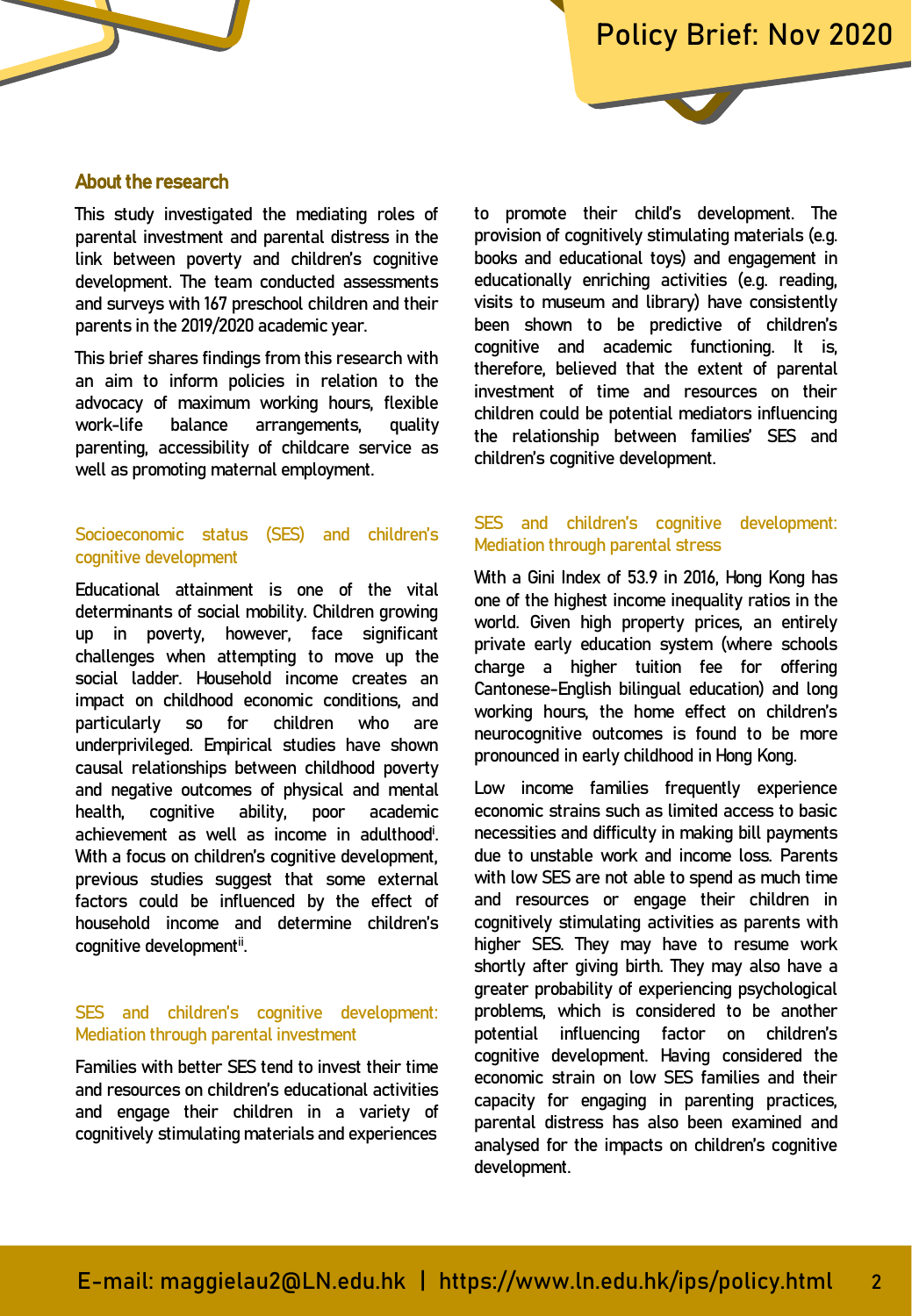#### Research approach

This empirical research consisted of two core elements – (i) neurocognitive assessment and (ii) self-administered parent questionnaire. The neurocognitive assessment assessed four functional domains of children, including attention and executive functioning, language (Cantonese and English), memory and learning, and visuospatial processing of preschool children. The self-administered questionnaire was completed by parents, which helped the team to understand their SES, parental investment and parental distress. The selfadministered parent questionnaires and neurocognitive assessments were undertaken in academic year 2019/2020. The team successfully completed the neurocognitive assessment and questionnaire with 167 preschool children (aged 36 to 47 months) and their parents drawn from nine kindergartens located in different districts in Hong Kong.

The team examined the effects of parental investment and parental distress on child's cognitive development derived from SES in four pathways (Figure 1), including:

- (i) The relation between household income and child assessment performance mediated by parental stress;
- (ii) The relation between household income and child assessment performance mediated by parental investment;
- (iii)The relation between household income and child assessment performance mediated by both parental stress and investment; and
- (iv)The relation between expenditure on children and child assessment performance mediated by parental investment.



Figure 1. An analytical framework for mediation analysis

Note: The (+) and (-) signs denote hypothesised positive or negative relations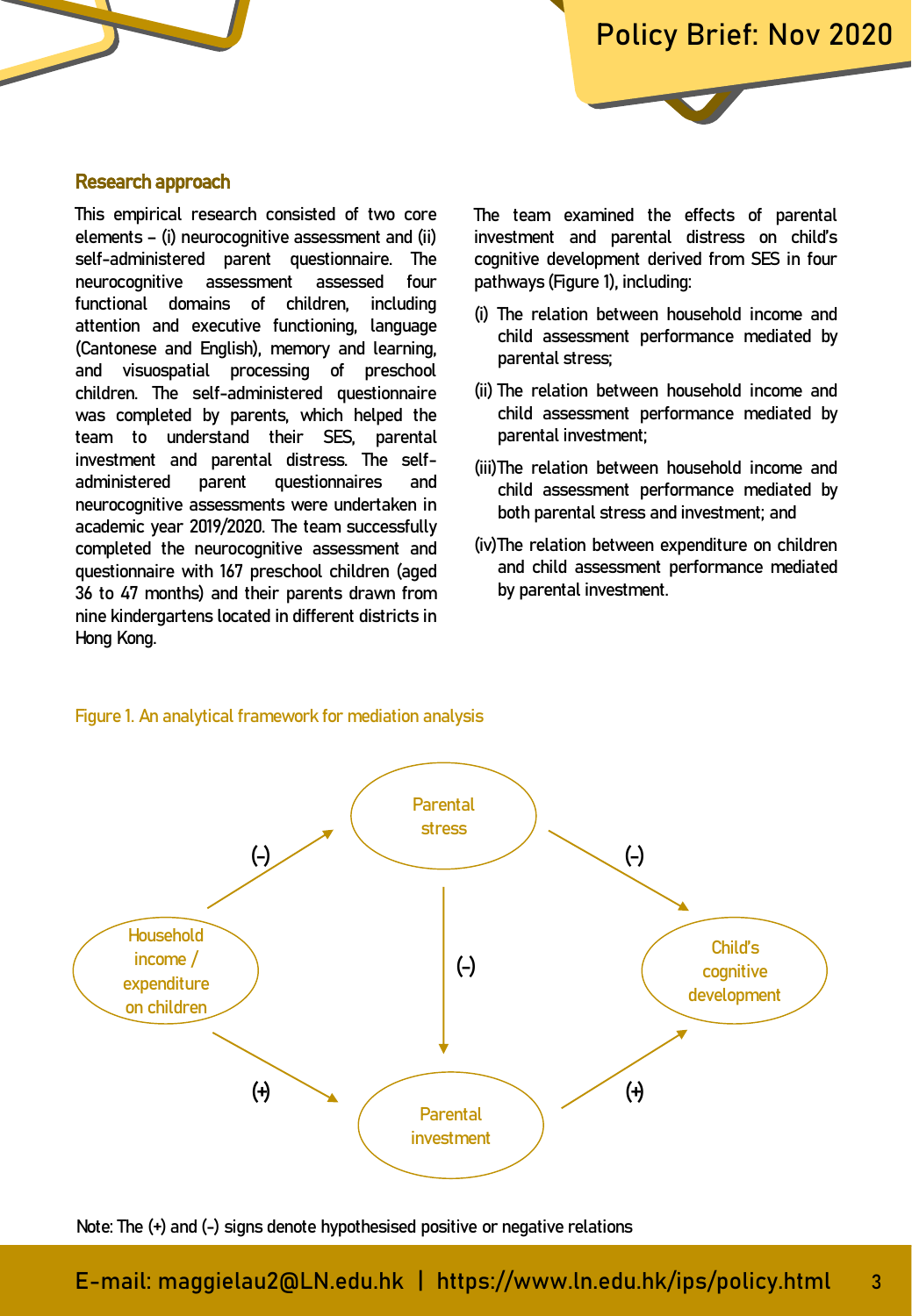#### Key findings

The team concluded that SES did not have any direct impacts on child's cognitive development. It was revealed that neither household income, expenditure on children's learning-related activities nor parental education had any significant direct linear influence on children's cognitive development.

Looking at the effects of SES on parental investment and parental distress, evidence supported that parental time investment and quality child-parent interactions did stronger effects than household income on early child cognitive development. The team also revealed that higher parental distress was experienced by parents with lower educational attainment and families with lower household incomes.

#### SES and children's cognitive development: Mediation through parental investment

occupied with their paid work may have unlited the employees insura<br>time spend on non-language-related activities the Fund, to those v The study findings revealed for both families with higher or lower household income, their investment on children's non-language-related activities (e.g., playing board games; going out with child) could be inadequate. Such inadequacy is foreseen to create impacts on the long term cognitive development of children. The team deduces that better-off parents who are fully occupied with their paid work may have limited with their children.

#### SES and children's cognitive development: Mediation through parental stress

The study showed that higher parental distress was experienced, in particular, by families with lower household income. However, the expected high correlation between parental distress and negative performance in English or Chinese languages was not supported in this study. The team infers that quality external childcare relieves the negative impacts of parental stress on child cognitive development, especially for children from disadvantaged families.

#### Policy implications and recommendations

The team concludes that parental time investment and quality child-parent interactions generate stronger effects than household income on early child cognitive development. It is therefore crucial for parents to build up a good relationship and maintain quality interactions with their children, which is believed to create positive impacts on children's early cognitive development and social behaviouriii. .

To promote upward mobility, inputs from different stakeholders to create a fair environment will be crucial. Thus, the team recommends:

#### Promotion of family-friendly policies

investment and time involvement in childcare activities and affects<br>children's long-term development. Organisations d for both families with should implement flexible working hours and ehold income, their work life balance arrangements to cater to the annual structure arrangements to cater to the of any tanguage returns to come of the range and games; going out child-parent interactions. While majority of quate Such inadequacy employers belong to small and medium access on the tong term of chemphods, the team odggebol government codita<br>for children. The team provide direct or indirect subsidies, for example parents who are fully tax relief measures and subsidies towards In Hong Kong, more than one third of the labour force engages in work for more than 50 hours per week<sup>iv</sup>. This results in limited time involvement in childcare activities and affects needs of working parents as well as to promote enterprises, the team suggests government could employees' insurance and Mandatory Provident Fund, to those who undertake family-friendly policies.

#### Advocacy of quality parenting

In order to facilitate active parenting, the team believes non-governmental organisations can play a crucial role in equipping parents with the skills needed for creating a stimulating home environment and for engaging their children in more structured activities, like reading and mother-child verbal interactions. In the meantime, government should provide greater support to parents in a more systematic way. Currently, the parent education programmes offered either by government or private organisations are mostly basic and vary in quality.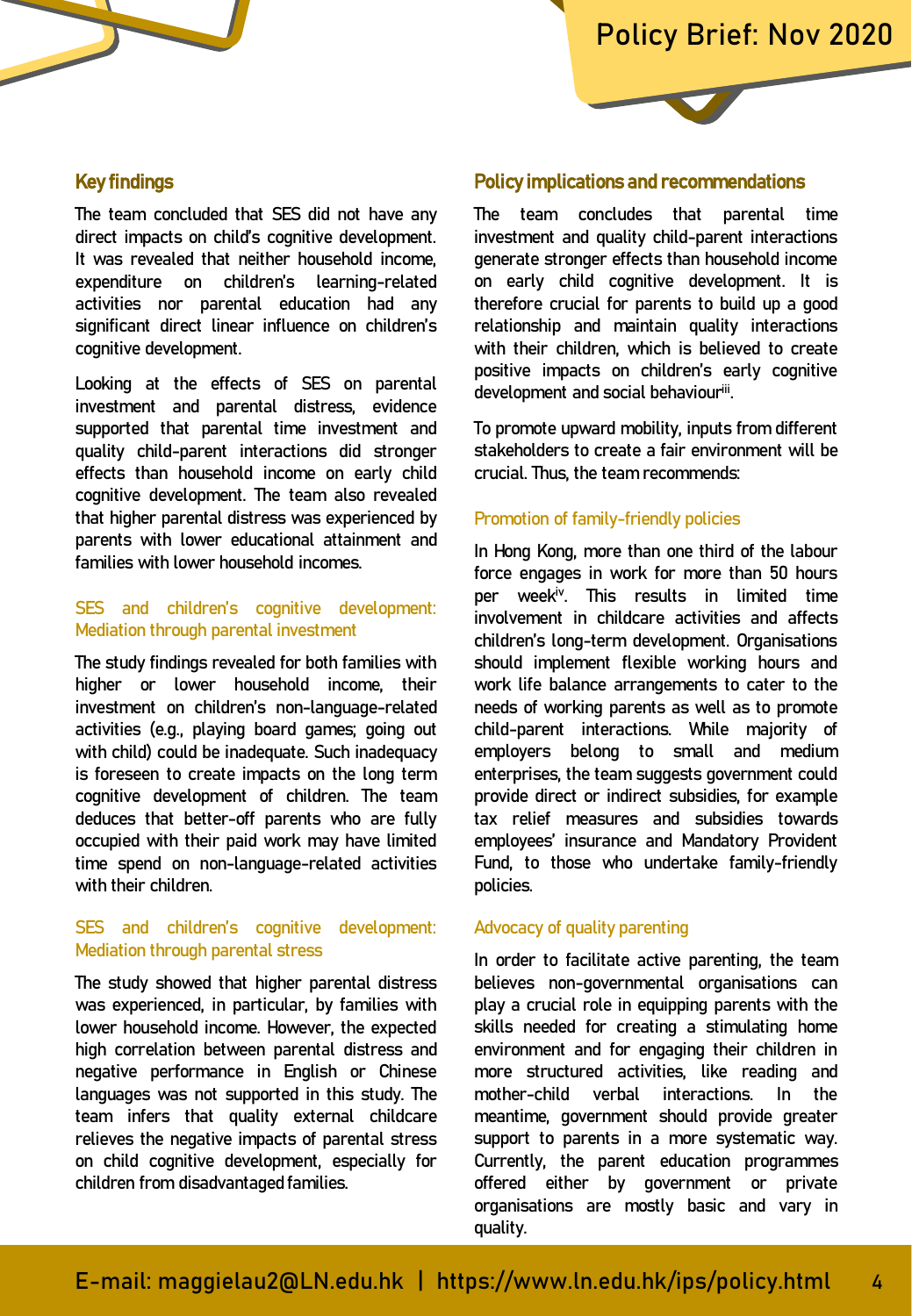The team suggests that collaboration between the Labour and Welfare Bureau, Education Bureau and Department of Health could help to formulate and provide a series of continuous and highquality training programmes on parenting. Given that non-governmental organisations providing early childhood education services have space and talents in place, and more importantly possess channels for getting in touch with parents, government is strongly encouraged to provide subsidies to those non-governmental organisations to promote quality parenting in early childhood.

#### Increase accessibility to childcare services and promotion of female labour force participation

the female labour force participation rate by  $\frac{1}{2}$  and married respectively in 2019<sup>iv</sup>. This reflects that some married women may temporarily or  $p$  and  $p$  are not quality parameters, and  $p$  and  $p$  and  $p$  and  $p$  and  $p$  and  $p$  and  $p$  and  $p$  and  $p$  and  $p$  and  $p$  and  $p$  and  $p$  and  $p$  and  $p$  and  $p$  and  $p$  and  $p$  and  $p$  and  $p$  and  $p$  and  $p$  and Mothers from low-income families who have child caring responsibilities but cannot have access to affordable or available supporting services cannot return to the labour force to help relieve their family's financial burden. Regarding marital status, 70.1% and 49.3% were unmarried permanently quit from the labour force.

me team betteves a system of entarged childcare<br>services can increase the participation rate of the female labour force and relieve the caring-relation of the state of the state of the state of the state of burden of parents. However, the availability of The team believes a system of enlarged childcare childcare services may constrain the opportunities for parents to return to the labour force. A recent study showed that the overall availability of Child Care Centres (CCCs) for children aged under 2 was 1:61, and for aided places was 1:114 in 2016<sup>v</sup>. The availability of CCCs improves for children aged between 2 and 3, where the overall availability was 1:2, and for each 9 children there is one aided place. It is foreseen that it is difficult to cater to the needs in the short term although the government has promised to increase the number of places for childcare services.

ne labour force to help and participation in the labour force.<br>cial burden. Regarding and participation in the labour force. The affordability of CCCs is another concern to parents. A great contrast in the expenditure on childcare services was seen between lower and higher income households. Families with lower affordability potential may spend more than half of their income on childcare services while families with higher affordability may only spend less than 10%. Day care services for children under 2 or below take a monthly charge of between \$4,000 and \$6,000 or above. It is thus rather difficult for low-income families to meet the criteria for fee remission. The shortage of childcare services in addition to the low affordability for low-income families create barriers to the access of childcare services. The team, therefore, suggests government to implement fee remission measures to increase the accessibility to childcare services and to support the family function of working mothers and, in the long run, to facilitate female